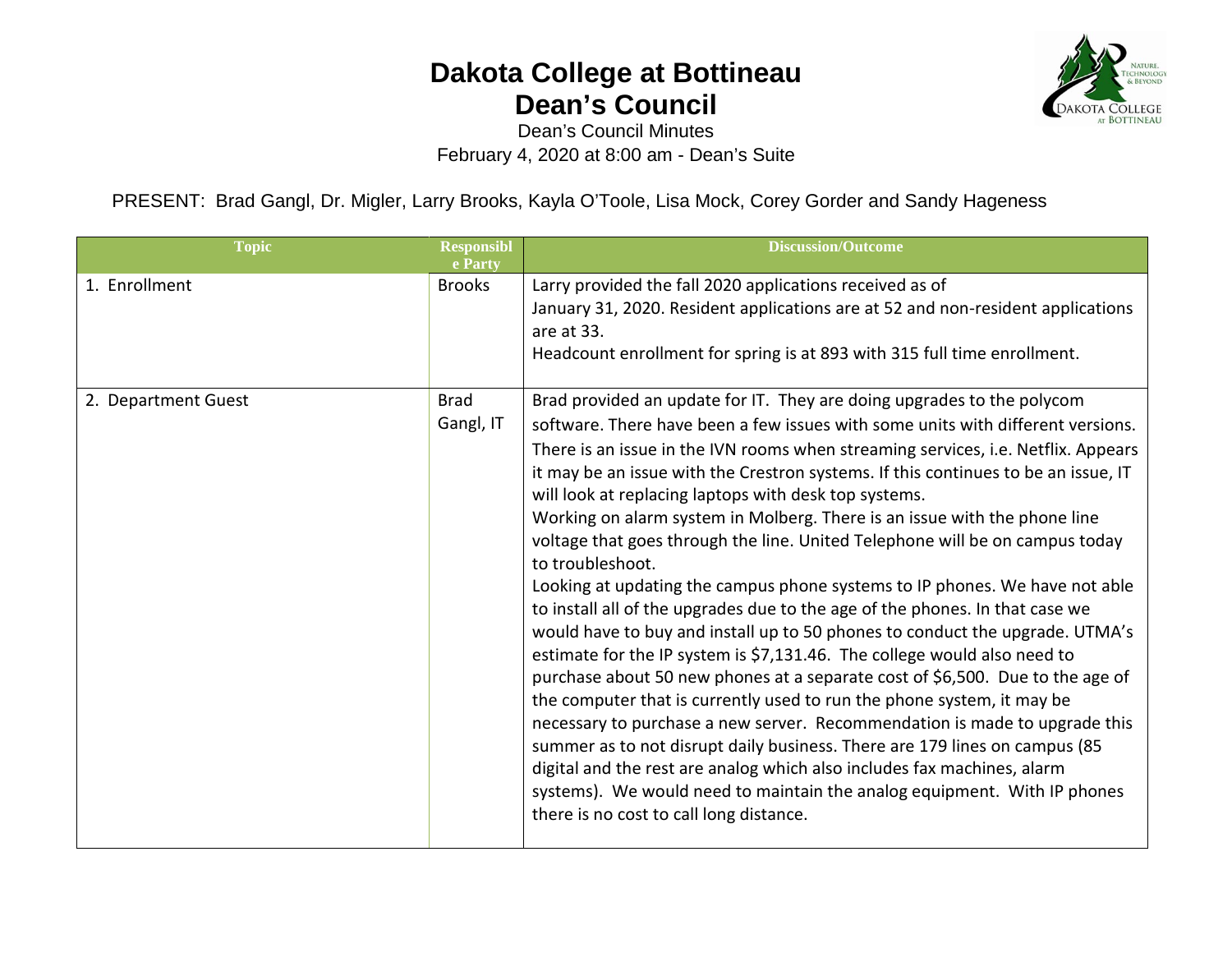

| 3. NDUS & Campus Updates                               |               | Last week Larry was at the CTE Director's meeting in Bismarck. The Executive                                                                                                                                                                                                                                                                                                                                                                                                                                                                                                                                                                                                                                                                                                                                                                                                                                                                                                                                                                                                                                                                                                                                                                                                                                                                                                                                                                                                                                                                                                                                                            |
|--------------------------------------------------------|---------------|-----------------------------------------------------------------------------------------------------------------------------------------------------------------------------------------------------------------------------------------------------------------------------------------------------------------------------------------------------------------------------------------------------------------------------------------------------------------------------------------------------------------------------------------------------------------------------------------------------------------------------------------------------------------------------------------------------------------------------------------------------------------------------------------------------------------------------------------------------------------------------------------------------------------------------------------------------------------------------------------------------------------------------------------------------------------------------------------------------------------------------------------------------------------------------------------------------------------------------------------------------------------------------------------------------------------------------------------------------------------------------------------------------------------------------------------------------------------------------------------------------------------------------------------------------------------------------------------------------------------------------------------|
| a. Academic and Student Affairs                        | <b>Brooks</b> | Director of the State Electrical Board presented. They have \$4 million to spend<br>on education and recruiting electricians. If we want to have an electrical course<br>in a program, they would help to set it up.<br>The state will be doing a super conference next year instead of the typical<br>teacher's convention, administrators and counselors conference. They will put<br>all of these into one conference and refer to it as a super conference.<br>There is a new virtual reality machine called Anatomage. It can do virtual<br>dissections, etc. It's the newest thing when studying anatomy.<br>Tomorrow Indrani will submit the SPECA grant for the ag program. This will be<br>used to overhaul all courses, and enhance them, also to purchase shared<br>equipment among the sites within the consortium.<br>Floral design and Greenhouse Technology program will be presented at the<br>State Academic Council meeting to change the name to Horticulture.<br>Aquaponics and Specialty Crops would then become sub-programs under<br>Horticulture. Mayville State will be providing an online agri-business bachelor's<br>degree. Larry will attend the Student Affairs Council meeting on Thursday and<br>will be in Minot on Friday. Center for Distance Ed (CDE) have been their own<br>entity and now they are under the Department of CTE. They want to offer dual<br>credit state-wide and broker the online credit through Mayville State<br>University. The NDUS colleges and universities offering dual credit courses are<br>very concerned with this proposal and will be working to have it changed. |
| b. Administrative Affairs / Business<br><b>Affairs</b> | Mock          | Business Office drew down the Federal financial aid which was just under \$1.6<br>million. Lisa Anderson is on medical leave. Judy is working half days for medical.<br>There may be a lapse in payment vouchers during Lisa's absence.<br>The Game and Fish grant is complete, the final billing was last week. Working<br>with Holly on quarterly reporting for grants. Last week the committee reviewed<br>architect RFQ's. They have narrowed it down to four. Notifications were made<br>to the architects yesterday. Lisa is working on budget materials. She will be<br>reviewing the departments with budget projects and grant fundng. She has set<br>up a fund for the Hometown Career scholarship.                                                                                                                                                                                                                                                                                                                                                                                                                                                                                                                                                                                                                                                                                                                                                                                                                                                                                                                           |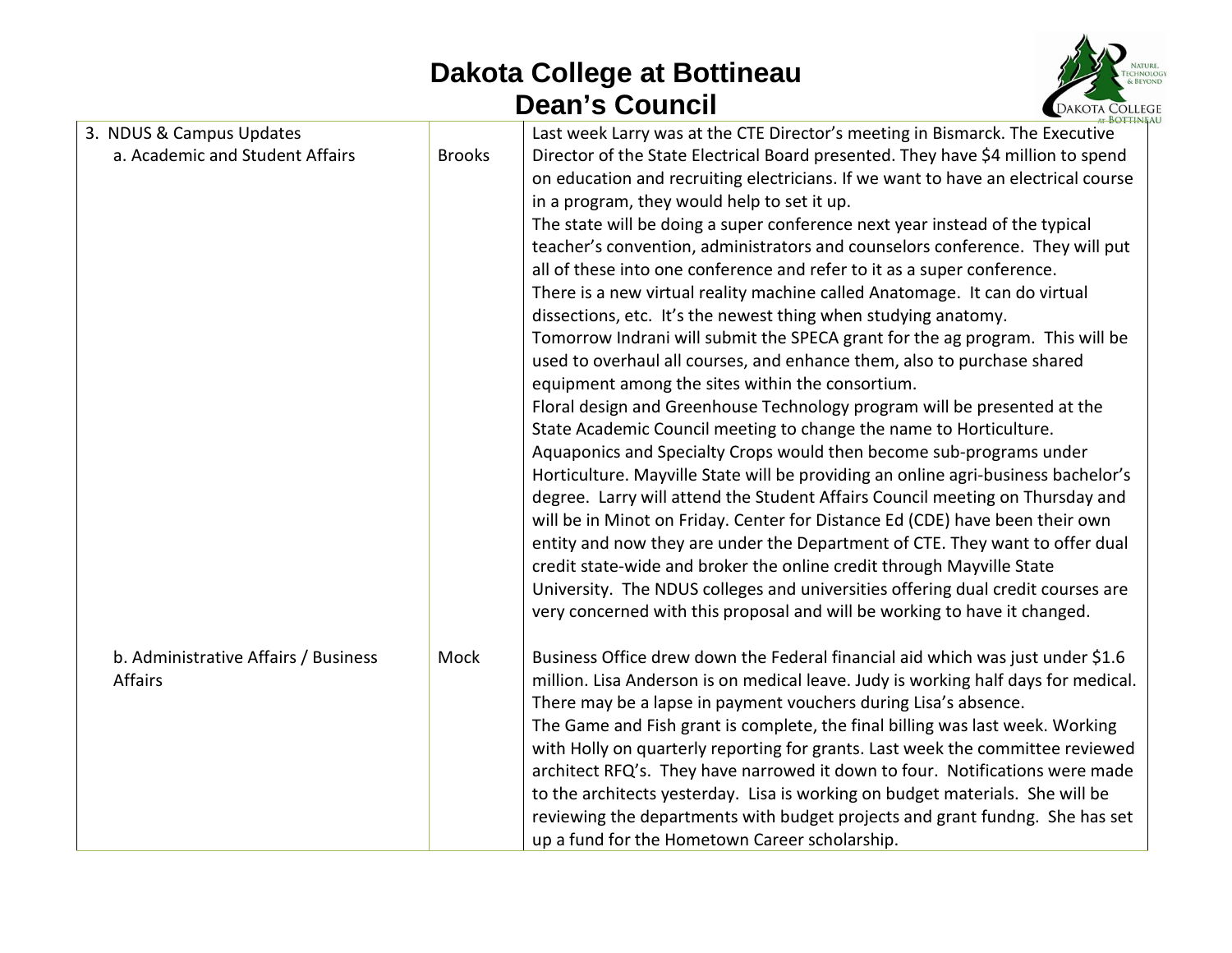

| d. Distance Education Council/Distance<br>Ed. and Academic Support Services | O'Toole  | The Search Committee is interviewing applicants for the Academic Coordinator<br>position this week.<br>Kayla and Jackie attended a guest speaker at MSU on disability services last<br>week. The Online - Blackboard contract has been renewed for another five<br>years. Kayla provided an informational report for fall online enrollment.<br>Between Kayla and JC they attended the superintendent and principal<br>conferences. This was an expensive conference with not a lot of face time at<br>the booth with attendees. There are a few dual credit students left to enroll for<br>spring. She is planning on doing a high school meet and greet tour which<br>includes faculty and distance ed representation. Will be in Minot for NCEC<br>meeting and will take information about scholarship. Kayla will be in Grand<br>Forks Friday and Saturday and then Bismarck at counselor convention, back in<br>office next Wednesday. |
|-----------------------------------------------------------------------------|----------|---------------------------------------------------------------------------------------------------------------------------------------------------------------------------------------------------------------------------------------------------------------------------------------------------------------------------------------------------------------------------------------------------------------------------------------------------------------------------------------------------------------------------------------------------------------------------------------------------------------------------------------------------------------------------------------------------------------------------------------------------------------------------------------------------------------------------------------------------------------------------------------------------------------------------------------------|
| e. Public Affairs Council                                                   | Hageness | Working on promotional pieces and scholarship promotions.                                                                                                                                                                                                                                                                                                                                                                                                                                                                                                                                                                                                                                                                                                                                                                                                                                                                                   |
| f. Athletics                                                                | Gorder   | Gym floor contract signed. It is scheduled to start the Monday after graduation<br>and should take approximately 3 weeks to complete. Dr. Migler and Corey met<br>with folks at the high school yesterday to keep schools up to date on activities.<br>Corey shared that he had some eligibility issues last week, looks like they are<br>getting taken care of.                                                                                                                                                                                                                                                                                                                                                                                                                                                                                                                                                                            |
| h. Chancellor's Cabinet / Dean's Update                                     | Migler   | Dr. Migler shared that the SBHE approved the first reading on waivers. It is<br>generating controversy as to whether or not this should be adopted. This would<br>allow schools to have the ability to make exceptions. Currently the procedure<br>allows schools to make the decision while the policy doesn't.<br>UNESCO was here last week. They are working on controls; replacing<br>thermostats and controls on heating units. The goal is to create heating<br>efficiencies.<br>Darin King, NDUS CIO will be here this week to visit with us on the tuition model<br>calculation issues for DCB within PeopleSoft.                                                                                                                                                                                                                                                                                                                   |